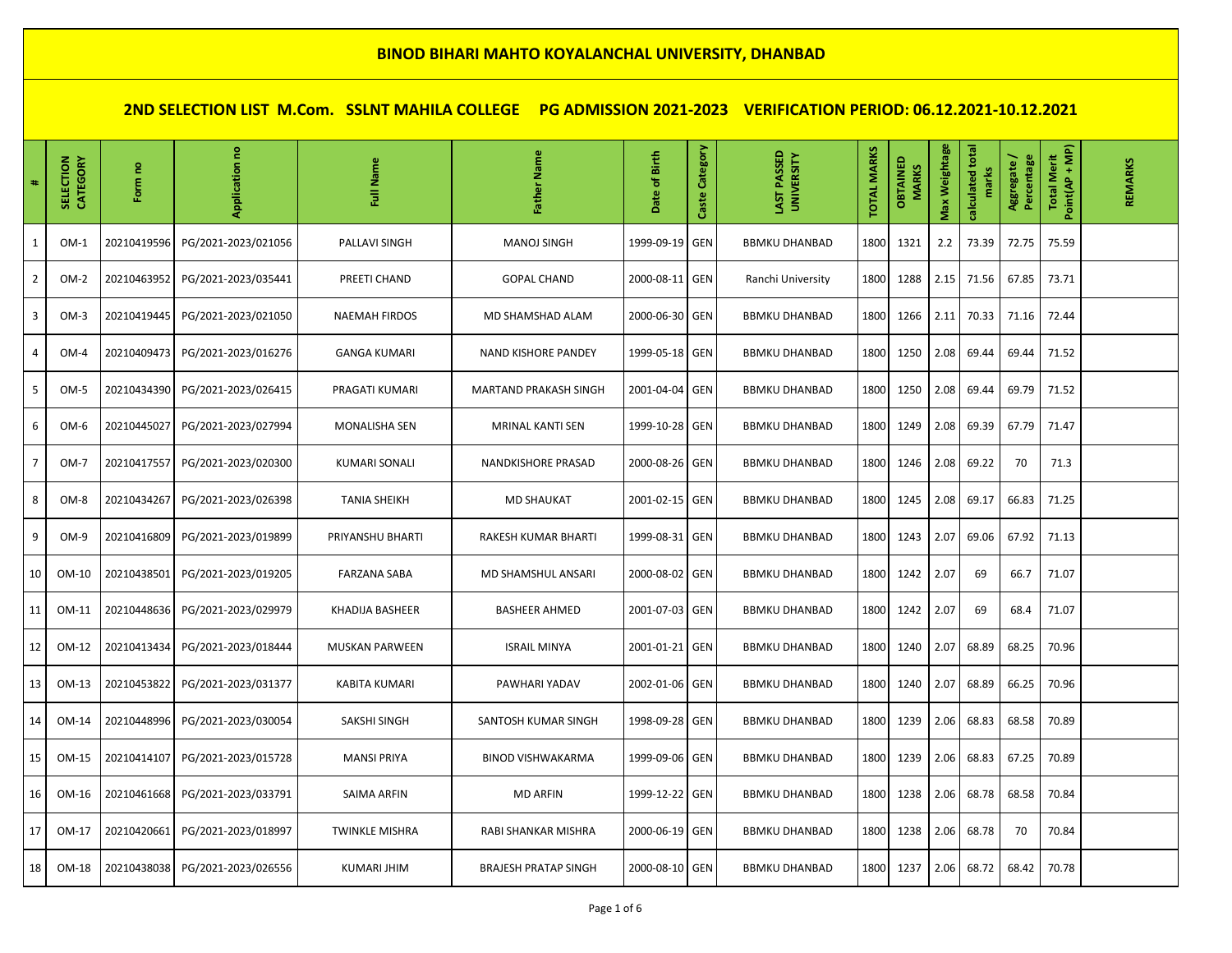| $\#$ | <b>SELECTION</b><br>CATEGORY | Form no     | Application         | Name<br>Ē                 | Name<br><b>Father</b>       | Date of Birth  | Category<br>Caste | LAST PASSED<br><b>UNIVERSITY</b> | <b>TOTAL MARKS</b> | OBTAINED<br><b>MARKS</b> | Max Weightage | calculated total<br>marks | Aggregate /<br>Percentage | Point(AP + MP)<br><b>Total Merit</b> | REMARKS |
|------|------------------------------|-------------|---------------------|---------------------------|-----------------------------|----------------|-------------------|----------------------------------|--------------------|--------------------------|---------------|---------------------------|---------------------------|--------------------------------------|---------|
| 19   | OM-19                        | 20210424920 | PG/2021-2023/022650 | PALLAVI KUMARI            | KAMLESH KUMAR SINGH         | 1999-12-03     | <b>GEN</b>        | <b>BBMKU DHANBAD</b>             | 2100               | 1436                     | 2.06          | 68.68                     | 68.68                     | 70.74                                |         |
| 20   | $UR-1$                       | 20210446847 | PG/2021-2023/029507 | RIYA KESHRI               | <b>DILIP KESHRI</b>         | 2000-05-14 GEN |                   | <b>BBMKU DHANBAD</b>             | 1800               | 1235                     | 2.06          | 68.61                     | 66.12                     | 70.67                                |         |
| 21   | $UR-2$                       | 20210458530 | PG/2021-2023/032512 | PRIYA                     | AJAY KUMAR SINHA            | 1999-11-26 GEN |                   | <b>BBMKU DHANBAD</b>             | 1800               | 1234                     | 2.06          | 68.56                     | 67.13                     | 70.62                                |         |
| 22   | $UR-3$                       | 20210461920 | PG/2021-2023/033889 | <b>RIMA BISWAS</b>        | <b>RAJIV BISWAS</b>         | 2001-05-12 GEN |                   | <b>BBMKU DHANBAD</b>             | 1800               | 1233                     | 2.06          | 68.5                      | 66.7                      | 70.56                                |         |
| 23   | $UR-4$                       | 20210449317 | PG/2021-2023/030112 | <b>SIMRAN KAUR</b>        | LATE AJAYAB SINGH           | 2001-07-19 GEN |                   | <b>BBMKU DHANBAD</b>             | 1800               | 1233                     | 2.06          | 68.5                      | 67.28                     | 70.56                                |         |
| 24   | <b>UR-5</b>                  | 20210446591 | PG/2021-2023/029437 | REHNUMA WARSHI            | <b>MD ISTAQUE</b>           | 1999-05-26 GEN |                   | <b>BBMKU DHANBAD</b>             | 1800               | 1232                     | 2.05          | 68.44                     | 68.7                      | 70.49                                |         |
| 25   | <b>UR-6</b>                  | 20210410177 | PG/2021-2023/016541 | <b>SIMRAN KUMARI</b>      | <b>SURENDRA KUMAR DUBEY</b> | 2000-02-13 GEN |                   | <b>BBMKU DHANBAD</b>             | 1800               | 1232                     | 2.05          | 68.44                     | 68.83                     | 70.49                                |         |
| 26   | $UR-7$                       | 20210446407 | PG/2021-2023/029405 | <b>ANWESHA SINHA</b>      | DILIP KUMAR SINHA           | 2000-09-15 GEN |                   | <b>BBMKU DHANBAD</b>             | 1800               | 1232                     | 2.05          | 68.44                     | 68.37                     | 70.49                                |         |
| 27   | <b>UR-8</b>                  | 20210441907 | PG/2021-2023/027880 | <b>SIMPY KUMARI SINGH</b> | <b>UPENDRA SINGH</b>        | 2001-11-02 GEN |                   | <b>BBMKU DHANBAD</b>             | 1800               | 1232                     | 2.05          | 68.44                     | 67.5                      | 70.49                                |         |
| 28   | <b>UR-9</b>                  | 20210465109 | PG/2021-2023/036509 | AMISHA SRIVASTAVA         | MANOJ KUMAR SRIVASTAVA      | 1999-07-22 GEN |                   | <b>BBMKU DHANBAD</b>             | 1800               | 1230                     | 2.05          | 68.33                     | 65.9                      | 70.38                                |         |
| 29   | <b>UR-10</b>                 | 20210418275 | PG/2021-2023/020519 | <b>SONI KUMARI</b>        | <b>SUJEET KUMAR</b>         | 2000-07-22 GEN |                   | <b>BBMKU DHANBAD</b>             | 1800               | 1230                     | 2.05          | 68.33                     | 68.63                     | 70.38                                |         |
| 30   | <b>UR-11</b>                 | 20210440504 | PG/2021-2023/027515 | SHIFA NAAZ                | <b>AFZAL ANISH</b>          | 2000-03-03 GEN |                   | <b>BBMKU DHANBAD</b>             | 1800               | 1229                     | 2.05          | 68.28                     | 69.16                     | 70.33                                |         |
| 31   | <b>UR-12</b>                 | 20210412946 | PG/2021-2023/018232 | <b>KHUSI PARWEEN</b>      | MD NAUSHAD ALAM             | 2001-10-09 GEN |                   | <b>BBMKU DHANBAD</b>             | 1800               | 1229                     | 2.05          | 68.28                     | 66.25                     | 70.33                                |         |
| 32   | <b>UR-13</b>                 | 20210465418 | PG/2021-2023/036799 | SWATI KUMARI SHARMA       | MAHESH PRASAD SHARMA        | 2001-08-31 GEN |                   | <b>BBMKU DHANBAD</b>             | 1800               | 1227                     | 2.05          | 68.17                     | 69.16                     | 70.22                                |         |
| 33   | <b>UR-14</b>                 | 20210457281 | PG/2021-2023/032191 | SANJANA KUMARI            | ARUN KUMAR SINGH            | 2002-02-09 GEN |                   | <b>BBMKU DHANBAD</b>             | 1800               | 1226                     | 2.04          | 68.11                     | 67.25                     | 70.15                                |         |
| 34   | <b>UR-15</b>                 | 20210455809 | PG/2021-2023/031868 | <b>RUPALI SINGH</b>       | <b>RAM EKBAL SINGH</b>      | 2000-07-04 GEN |                   | <b>BBMKU DHANBAD</b>             | 1800               | 1225                     | 2.04          | 68.06                     | 67.75                     | 70.1                                 |         |
| 35   | <b>UR-16</b>                 | 20210418839 | PG/2021-2023/020778 | <b>RUKHSAR PERWEEN</b>    | <b>MD HAMID</b>             | 1998-12-25 GEN |                   | Vinoba Bhave University          | 1800               | 1224                     | 2.04          | 68                        | 68.02                     | 70.04                                |         |
| 36   | <b>UR-17</b>                 | 20210459524 | PG/2021-2023/032890 | <b>RANI KUMARI</b>        | <b>BIRENDRA PRASAD</b>      | 2001-11-30 GEN |                   | <b>BBMKU DHANBAD</b>             | 1800               | 1224                     | 2.04          | 68                        | 67.54                     | 70.04                                |         |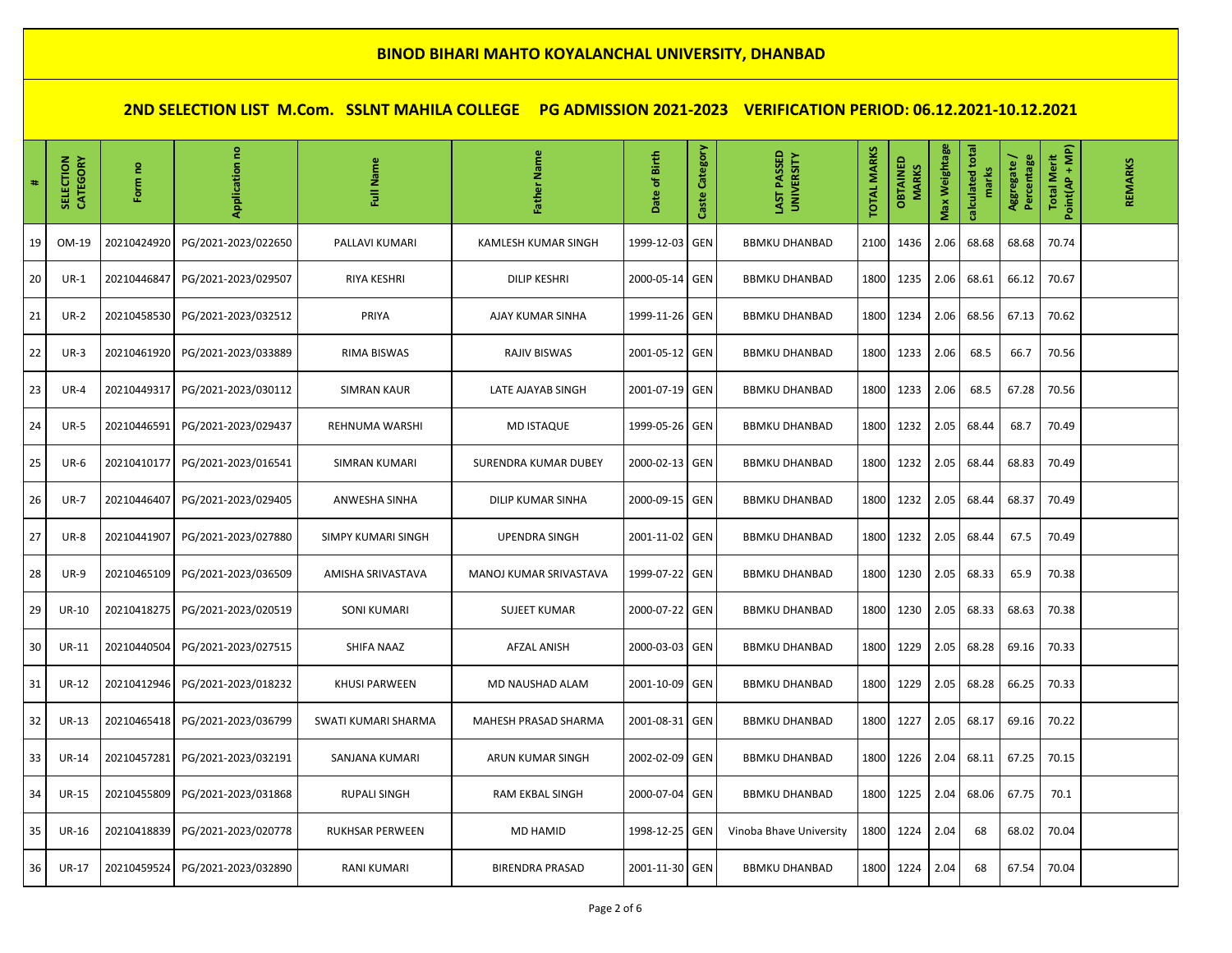| #  | CATEGORY<br><b>SELECTION</b> | g<br>Form             | Application no      | Full Name              | Father Name                 | of Birth<br><b>Date</b> | Category<br>Caste | LAST PASSED<br><b>UNIVERSITY</b> | <b>TOTAL MARKS</b> | OBTAINED<br><b>MARKS</b> | Max Weightage | calculated total<br>marks | Percentage<br>Aggregate / | Point(AP + MP)<br><b>Total Merit</b> | REMARKS |
|----|------------------------------|-----------------------|---------------------|------------------------|-----------------------------|-------------------------|-------------------|----------------------------------|--------------------|--------------------------|---------------|---------------------------|---------------------------|--------------------------------------|---------|
| 37 | <b>UR-18</b>                 | 20210430226           | PG/2021-2023/024960 | <b>KUMARI RIM</b>      | <b>BRAJESH PRATAP SINGH</b> | 2000-08-10              | <b>GEN</b>        | <b>BBMKU DHANBAD</b>             | 1800               | 1223                     | 2.04          | 67.94                     | 69.29                     | 69.98                                |         |
| 38 | <b>UR-19</b>                 | 20210454833           | PG/2021-2023/031612 | MRINALIKA KUMARI SINGH | MITHILESH KUMAR SINGH       | 2001-02-04 GEN          |                   | <b>BBMKU DHANBAD</b>             | 1800               | 1223                     | 2.04          | 67.94                     | 67.04                     | 69.98                                |         |
| 39 | <b>UR-20</b>                 | 20210420056           | PG/2021-2023/021281 | <b>SUSMITA KUMARI</b>  | MUNESHWAR PRASAD VERMA      | 2001-03-28 GEN          |                   | <b>BBMKU DHANBAD</b>             | 1800               | 1223                     | 2.04          | 67.94                     | 65.41                     | 69.98                                |         |
| 40 | <b>UR-21</b>                 | 20210459778           | PG/2021-2023/032962 | <b>NITU KUMARI</b>     | MITHILESH PASWAN            | 2001-11-14              | <b>GEN</b>        | <b>BBMKU DHANBAD</b>             | 1800               | 1223                     | 2.04          | 67.94                     | 66.79                     | 69.98                                |         |
| 41 | <b>UR-22</b>                 | 20210421531           | PG/2021-2023/021899 | <b>ANKITA TANU</b>     | NARESH VISHWAKARMA          | 2000-12-02 GEN          |                   | <b>BBMKU DHANBAD</b>             | 2100               | 1388                     | 2.04          | 67.92                     | 67.92                     | 69.96                                |         |
| 42 | <b>UR-23</b>                 | 20210463783           | PG/2021-2023/035291 | <b>NISHU KUMARI</b>    | PARAS NATH SHARMA           | 2000-04-10 GEN          |                   | <b>BBMKU DHANBAD</b>             | 1800               | 1222                     | 2.04          | 67.89                     | 65.75                     | 69.93                                |         |
| 43 | <b>UR-24</b>                 | 20210424447           | PG/2021-2023/022734 | SIMRAN KUMARI          | AJAY KUMAR SAHU             | 2000-07-08              | <b>GEN</b>        | <b>BBMKU DHANBAD</b>             | 1800               | 1222                     | 2.04          | 67.89                     | 67.38                     | 69.93                                |         |
| 44 | <b>UR-25</b>                 | 20210464920           | PG/2021-2023/036375 | <b>SHRUTI SINHA</b>    | LALIT NARAYAN SINHA         | 2001-03-26 GEN          |                   | <b>BBMKU DHANBAD</b>             | 1800               | 1222                     | 2.04          | 67.89                     | 68.16                     | 69.93                                |         |
| 45 | <b>UR-26</b>                 | 20210438433           | PG/2021-2023/021913 | <b>ANISHA FIRDOUS</b>  | MD MAHMOOD KHAN             | 2002-01-27              | <b>GEN</b>        | <b>BBMKU DHANBAD</b>             | 1800               | 1222                     | 2.04          | 67.89                     | 68.25                     | 69.93                                |         |
| 46 | <b>UR-27</b>                 | 20210417977           | PG/2021-2023/020079 | SANGEETA KUMARI        | <b>HARE RAM YADAV</b>       | 2000-05-07              | <b>GEN</b>        | <b>BBMKU DHANBAD</b>             | 1800               | 1220                     | 2.03          | 67.78                     | 68.16                     | 69.81                                |         |
| 47 | <b>UR-28</b>                 | 20210464574           | PG/2021-2023/036060 | ANJALI KUMARI          | <b>BINOD KUMAR SINGH</b>    | 1999-08-03 GEN          |                   | <b>BBMKU DHANBAD</b>             | 1800               | 1218                     | 2.03          | 67.67                     | 67.41                     | 69.7                                 |         |
| 48 | <b>UR-29</b>                 | 20210444578           | PG/2021-2023/028808 | NIEMA KHATOON          | <b>SALAM ANSARI</b>         | 2000-01-12 GEN          |                   | <b>BBMKU DHANBAD</b>             | 1800               | 1218                     | 2.03          | 67.67                     | 65.95                     | 69.7                                 |         |
| 49 | <b>UR-30</b>                 | 20210461748           | PG/2021-2023/033825 | KHUSHBU KUMARI         | <b>MAHABIR NONIA</b>        | 2001-05-18 GEN          |                   | <b>BBMKU DHANBAD</b>             | 1800               | 1218                     | 2.03          | 67.67                     | 66.5                      | 69.7                                 |         |
| 50 | V EWS-1                      | 20210450674           | PG/2021-2023/030504 | SNEHA KUMARI           | <b>KARU DAS TANTI</b>       | 1999-02-03 GEN          |                   | <b>BBMKU DHANBAD</b>             | 1800               | 1216                     | 2.03          | 67.56                     | 66.16                     | 69.59                                |         |
| 51 |                              | V EWS-2 20210438320   | PG/2021-2023/027056 | NANDANI VERMA          | <b>MANOJ PRASAD</b>         | 2001-12-01 GEN          |                   | <b>BBMKU DHANBAD</b>             | 1800               | 1216                     | 2.03          | 67.56                     | 65.16                     | 69.59                                |         |
| 52 | V EWS-3                      | 20210419981           | PG/2021-2023/021270 | <b>BANSITA KUMARI</b>  | <b>AWADH KISHOR SINGH</b>   | 1999-05-03              | GEN               | <b>BBMKU DHANBAD</b>             | 1800               | 1215                     | 2.03          | 67.5                      | 67.83                     | 69.53                                |         |
| 53 | V EWS-4                      | 20210446061           | PG/2021-2023/029306 | SHALINI KUMARI         | <b>MANOJ KUMAR</b>          | 1999-07-27 GEN          |                   | <b>BBMKU DHANBAD</b>             | 1800               | 1215                     | 2.03          | 67.5                      | 67.58                     | 69.53                                |         |
| 54 |                              | V EWS-5   20210452201 | PG/2021-2023/030972 | <b>KOMAL SINGH</b>     | <b>MUNTUN SINGH</b>         | 1999-09-07              | <b>GEN</b>        | <b>BBMKU DHANBAD</b>             | 1800               | 1215                     | 2.03          | 67.5                      | 66.16                     | 69.53                                |         |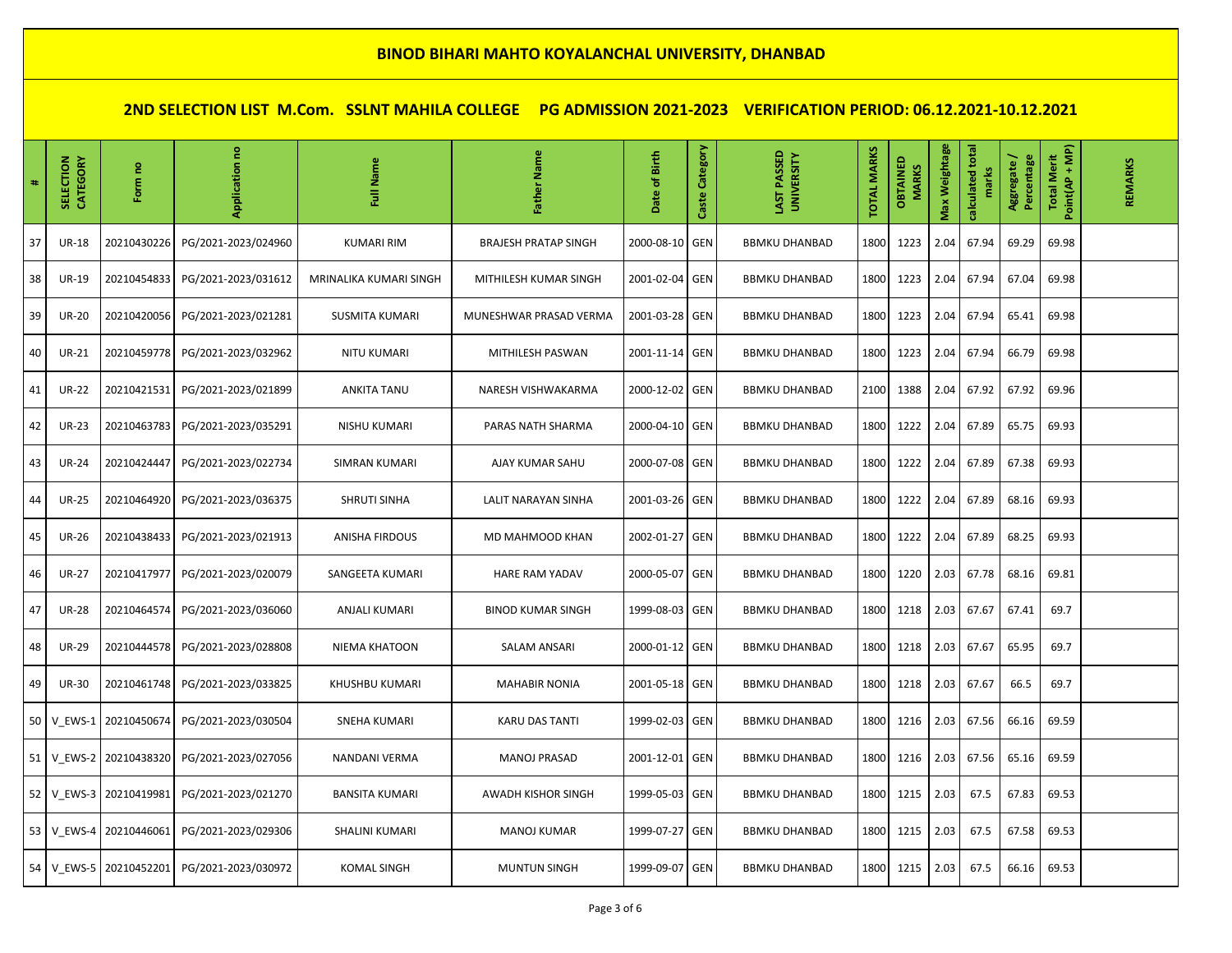| #  | SELECTION<br>CATEGORY | Form no     | g<br>Application    | Name<br>ã                | Name<br>Father          | Date of Birth   | Category<br>Caste | LAST PASSED<br><b>UNIVERSITY</b> | <b>TOTAL MARKS</b> | OBTAINED<br><b>MARKS</b> | Max Weightage | calculated total<br>marks | Aggregate /<br>Percentage | Point(AP + MP)<br><b>Total Merit</b> | REMARKS |
|----|-----------------------|-------------|---------------------|--------------------------|-------------------------|-----------------|-------------------|----------------------------------|--------------------|--------------------------|---------------|---------------------------|---------------------------|--------------------------------------|---------|
| 55 | V_EWS-6               | 20210426676 | PG/2021-2023/024076 | <b>ANJU KUMARI</b>       | <b>ATUL PRAMANIK</b>    | 2001-02-28      | GEN               | <b>BBMKU DHANBAD</b>             | 1800               | 1215                     | 2.03          | 67.5                      | 66.25                     | 69.53                                |         |
| 56 | V_EWS-7               | 20210450254 | PG/2021-2023/027738 | AARTI KUMARI SINGH       | SANJAY KUMAR SINGH      | 1999-03-05 GEN  |                   | <b>BBMKU DHANBAD</b>             | 2100               | 1416                     | 2.02          | 67.43                     | 67.43                     | 69.45                                |         |
| 57 | BCI-1                 | 20210462979 | PG/2021-2023/025327 | ANJALI CHOUHAN           | NAGESHWAR KUMAR NONIA   | 1999-10-02      | BCI               | <b>BBMKU DHANBAD</b>             | 1800               | 1161                     | 1.94          | 64.5                      | 64.02                     | 66.44                                |         |
| 58 | BCI-2                 | 20210410385 | PG/2021-2023/016770 | <b>MONIKA KUMARI</b>     | <b>KAPOOR RAWANI</b>    | 1998-05-19      | <b>BCI</b>        | <b>BBMKU DHANBAD</b>             | 1800               | 1025                     | 1.71          | 56.94                     | 56.33                     | 58.65                                |         |
| 59 | BCI-3                 | 20210426366 | PG/2021-2023/024096 | SHWETA KUMARI            | PADLOCHAN MAHATO        | 1999-09-21      | <b>BCI</b>        | <b>BBMKU DHANBAD</b>             | 1800               | 1025                     | 1.71          | 56.94                     | 58.33                     | 58.65                                |         |
| 60 | BCI-4                 | 20210463722 | PG/2021-2023/035262 | <b>FARHEEN NAAZ</b>      | MD SERAJ ANSARI         | 2000-01-02      | BCI               | <b>BBMKU DHANBAD</b>             | 1800               | 1021                     | 1.7           | 56.72                     | 56.41                     | 58.42                                |         |
| 61 | BCI-5                 | 20210462480 | PG/2021-2023/033751 | <b>MEHZABI PARWEEN</b>   | MD ALI HUSSAIN ANSARI   | 2001-12-09      | <b>BCI</b>        | <b>BBMKU DHANBAD</b>             | 1800               | 995                      | 1.66          | 55.28                     | 55.25                     | 56.94                                |         |
| 62 | V BCI-6               | 20210456309 | PG/2021-2023/032016 | PRAGATI KUMARI           | <b>UMESH PRASAD</b>     | 2000-08-20 GEN  |                   | <b>BBMKU DHANBAD</b>             | 1800               | 1213                     | 2.02          | 67.39                     | 65.87                     | 69.41                                |         |
| 63 | V BCI-7               | 20210443027 | PG/2021-2023/017352 | <b>GULAFSHAN PERWEEN</b> | MD SULTAN AHMAD ANSARI  | 1999-01-14 GEN  |                   | <b>BBMKU DHANBAD</b>             | 1800               | 1212                     | 2.02          | 67.33                     | 67.79                     | 69.35                                |         |
| 64 | V BCI-8               | 20210419553 | PG/2021-2023/020979 | <b>RIYA SHAW</b>         | RANJEET SHAW            | 2000-04-23 GEN  |                   | <b>BBMKU DHANBAD</b>             | 1800               | 1212                     | 2.02          | 67.33                     | 67.37                     | 69.35                                |         |
| 65 | BCII-1                | 20210410931 | PG/2021-2023/017129 | ANJALI KUMARI CHORASIA   | SIDESHWAR CHORASIA      | 1999-07-15 BCII |                   | <b>BBMKU DHANBAD</b>             | 1800               | 1211                     | 2.02          | 67.28                     | 67.88                     | 69.3                                 |         |
| 66 | BCII-2                | 20210402530 | PG/2021-2023/012834 | SHIVANI KUMARI           | SARJU PRASAD SONAR      | 1999-11-12      | <b>BCII</b>       | <b>BBMKU DHANBAD</b>             | 1800               | 1148                     | 1.91          | 63.78                     | 62.16                     | 65.69                                |         |
| 67 | BCII-3                | 20210461732 | PG/2021-2023/033822 | <b>ALISHA PARWEEN</b>    | <b>MD JAVED ANSARI</b>  | 2000-01-01      | <b>BCII</b>       | <b>BBMKU DHANBAD</b>             | 1800               | 1148                     | 1.91          | 63.78                     | 64.04                     | 65.69                                |         |
| 68 | BCII-4                | 20210414874 | PG/2021-2023/019246 | SANGITA KUMARI           | KAMTA KUMAR THAKUR      | 1998-06-04      | <b>BCII</b>       | <b>BBMKU DHANBAD</b>             | 1800               | 1145                     | 1.91          | 63.61                     | 63.61                     | 65.52                                |         |
| 69 | $V_SC-1$              | 20210411925 | PG/2021-2023/015936 | SHITAL KUMARI            | <b>DILIP RAY</b>        | 1999-12-25      | <b>BCII</b>       | <b>BBMKU DHANBAD</b>             | 1800               | 1140                     | 1.9           | 63.33                     | 63.33                     | 65.23                                |         |
| 70 | $V_SC-2$              | 20210459624 | PG/2021-2023/032923 | KHUSHBU KUMARI           | <b>GRU PRASAD SINGH</b> | 1999-10-11      | <b>BCII</b>       | <b>BBMKU DHANBAD</b>             | 1800               | 1124                     | 1.87          | 62.44                     | 62.37                     | 64.31                                |         |
| 71 | $V_SC-3$              | 20210410742 | PG/2021-2023/017022 | MANISHA KUMARI           | <b>SUSHIL SAW</b>       | 2000-01-24      | <b>BCII</b>       | <b>BBMKU DHANBAD</b>             | 1800               | 1103                     | 1.84          | 61.28                     | 61.28                     | 63.12                                |         |
| 72 | $V_SC-4$              | 20210463808 | PG/2021-2023/035341 | SAFINA KHATOON           | NUREJAN ANSARI          | 1999-04-05      | <b>BCII</b>       | <b>BBMKU DHANBAD</b>             | 1800               | 1089                     | 1.82          | 60.5                      | 60.91                     | 62.32                                |         |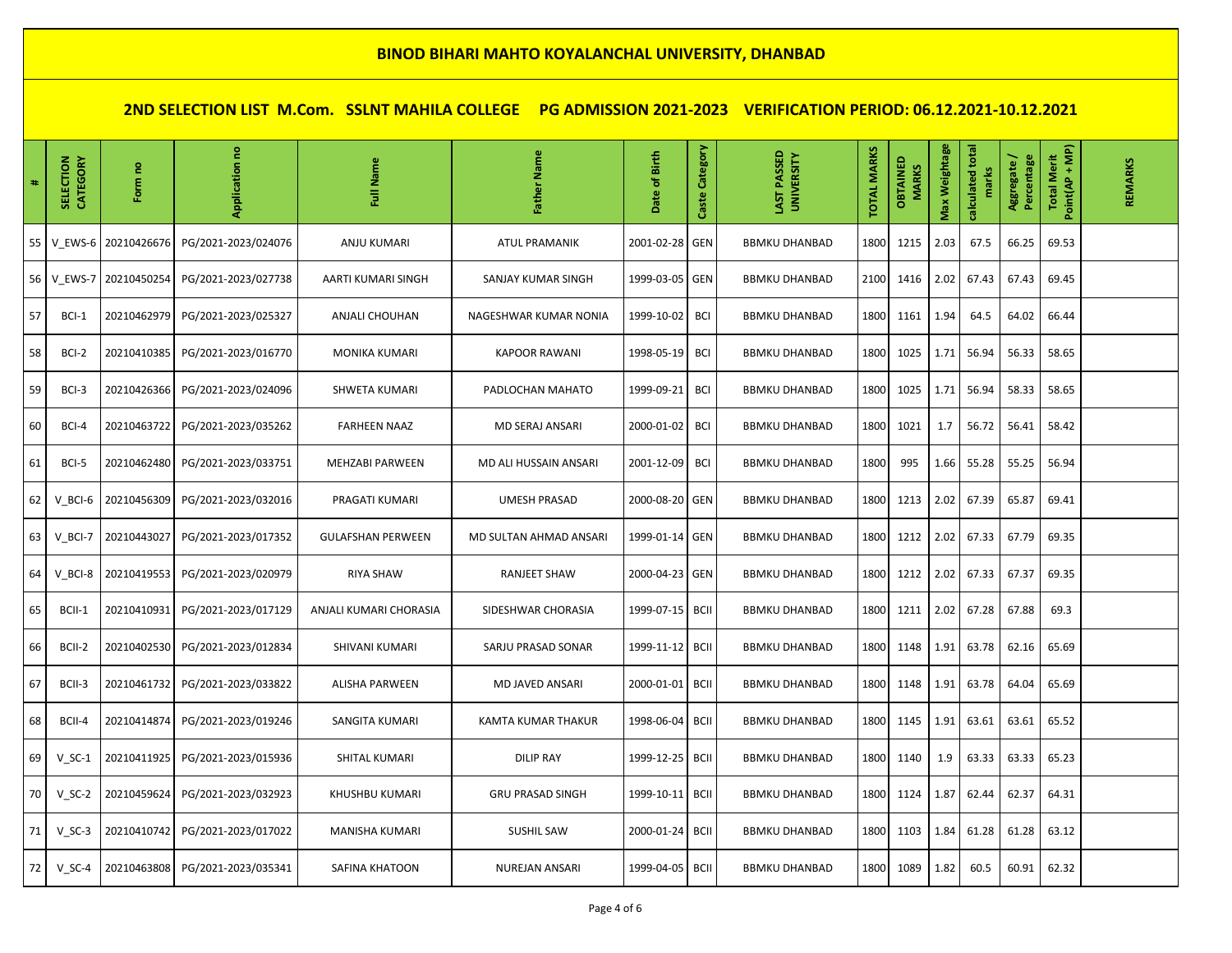| #  | SELECTION<br>CATEGORY | Form no     | g<br>Application    | Name<br>ã                | Name<br>Father            | Date of Birth   | Category<br>Caste | LAST PASSED<br><b>UNIVERSITY</b> | <b>TOTAL MARKS</b> | OBTAINED<br><b>MARKS</b> | Max Weightage | calculated total<br>marks | Aggregate /<br>Percentage | Point(AP + MP)<br><b>Total Merit</b> | REMARKS |
|----|-----------------------|-------------|---------------------|--------------------------|---------------------------|-----------------|-------------------|----------------------------------|--------------------|--------------------------|---------------|---------------------------|---------------------------|--------------------------------------|---------|
| 73 | $V_SC-5$              | 20210461830 | PG/2021-2023/033875 | <b>JYOTI MITRA MODAK</b> | <b>GHOLTU MITRA MODAK</b> | 2001-06-22      | <b>BCII</b>       | <b>BBMKU DHANBAD</b>             | 1800               | 1087                     | 1.81          | 60.39                     | 60                        | 62.2                                 |         |
| 74 | $V_SC-6$              | 20210416866 | PG/2021-2023/019974 | REENA KUMARI             | SHIVJEE YADAV             | 1998-02-15      | <b>BCII</b>       | <b>BBMKU DHANBAD</b>             | 1800               | 1077                     | 1.79          | 59.83                     | 60.62                     | 61.62                                |         |
| 75 | $V_SC-7$              | 20210456353 | PG/2021-2023/032010 | SANCHITA SHARMA          | CHHOTE LAL VISHWAKARMA    | 2001-03-12      | <b>BCII</b>       | <b>BBMKU DHANBAD</b>             | 1800               | 1039                     | 1.73          | 57.72                     | 57.91                     | 59.45                                |         |
| 76 | $V_SC-8$              | 20210428693 | PG/2021-2023/025077 | SANGITA KUMARI           | LAXMAN MAHATO             | 1996-10-10      | <b>BCII</b>       | Vinoba Bhave University          | 2100               | 1211                     | 1.73          | 57.67                     | 57.67                     | 59.4                                 |         |
| 77 | $V_SC-9$              | 20210437360 | PG/2021-2023/018912 | SIMRAN SHARMA            | RAJNANDAN SHARMA          | 1998-09-15 BCII |                   | <b>BBMKU DHANBAD</b>             | 1800               | 1035                     | 1.73          | 57.5                      | 56.91                     | 59.23                                |         |
| 78 | $V_S$ T-1             | 20210447438 | PG/2021-2023/029679 | <b>SUJATA KUMARI</b>     | <b>SANJAY MAHATO</b>      | 2000-01-15      | <b>BCII</b>       | <b>BBMKU DHANBAD</b>             | 1800               | 1003                     | 1.67          | 55.72                     | 55.33                     | 57.39                                |         |
| 79 | $V_S$ T-2             | 20210465192 | PG/2021-2023/036594 | <b>NAAZ PARVEEN</b>      | SHAMSUDDIN ANSARI         | 2001-04-28 GEN  |                   | <b>BBMKU DHANBAD</b>             | 1800               | 1212                     | 2.02          | 67.33                     | 65                        | 69.35                                |         |
| 80 | $V_S$ T-3             | 20210463697 | PG/2021-2023/035245 | <b>TANISHA GUPTA</b>     | SHIV SHANKAR PRASAD       | 2001-09-01 GEN  |                   | <b>BBMKU DHANBAD</b>             | 1800               | 1212                     | 2.02          | 67.33                     | 67.5                      | 69.35                                |         |
| 81 | $V_S$ T-4             | 20210463744 | PG/2021-2023/032113 | <b>SNEHA RAUT</b>        | PRADEEP KUMAR RAUT        | 2000-07-22 GEN  |                   | <b>BBMKU DHANBAD</b>             | 1800               | 1211                     | 2.02          | 67.28                     | 66.5                      | 69.3                                 |         |
| 82 | $V_S$ T-5             | 20210443131 | PG/2021-2023/028403 | <b>GULNISHA PERWEEN</b>  | MD SULTAN AHMAD ANSARI    | 2000-02-14      | GEN               | <b>BBMKU DHANBAD</b>             | 1800               | 1210                     | 2.02          | 67.22                     | 67.25                     | 69.24                                |         |
| 83 | $V_S$ T-6             | 20210451018 | PG/2021-2023/020845 | <b>SURBHI YADAV</b>      | SANTOSH YADAV             | 2000-07-26 GEN  |                   | <b>BBMKU DHANBAD</b>             | 1800               | 1209                     | 2.02          | 67.17                     | 67.12                     | 69.19                                |         |
| 84 | $V_S$ T-7             | 20210455212 | PG/2021-2023/031687 | SADIA ANIS               | <b>MD ANIS ANSARI</b>     | 1999-01-15 GEN  |                   | <b>BBMKU DHANBAD</b>             | 1800               | 1208                     | 2.01          | 67.11                     | 67.04                     | 69.12                                |         |
| 85 | $V_S$ T-8             | 20210463847 | PG/2021-2023/035347 | <b>KHUSHBOO KUMARI</b>   | SHIVJEE YADAV             | 2001-03-25 GEN  |                   | <b>BBMKU DHANBAD</b>             | 1800               | 1208                     | 2.01          | 67.11                     | 66.58                     | 69.12                                |         |
| 86 | $V_S$ T-9             | 20210463283 | PG/2021-2023/034834 | <b>FOUZIYA FARHA</b>     | <b>FATEH ALAM</b>         | 1999-01-05      | GEN               | Vinoba Bhave University          | 1800               | 1206                     | 2.01          | 67                        | 65.7                      | 69.01                                |         |
| 87 | $V_S$ T-10            | 20210446124 | PG/2021-2023/029328 | <b>NEHA KUMARI</b>       | ASHOK KUMAR ROY           | 2000-05-25 GEN  |                   | <b>BBMKU DHANBAD</b>             | 1800               | 1206                     | 2.01          | 67                        | 66.75                     | 69.01                                |         |
| 88 | $V_S$ T-11            | 20210419861 | PG/2021-2023/021176 | PRIYA KUMARI             | <b>SANJOY PANDEY</b>      | 2000-12-13 GEN  |                   | <b>BBMKU DHANBAD</b>             | 1800               | 1206                     | 2.01          | 67                        | 66.08                     | 69.01                                |         |
| 89 | $V_S$ T-12            | 20210463381 | PG/2021-2023/034934 | PALLAVI KUMARI           | <b>SANJAY SINGH</b>       | 2000-03-04 GEN  |                   | <b>BBMKU DHANBAD</b>             | 1800               | 1205                     | 2.01          | 66.94                     | 64.95                     | 68.95                                |         |
| 90 | $V_S$ T-13            | 20210413677 | PG/2021-2023/018624 | <b>RITU KUMARI</b>       | NEMCHAND RAWANI           | 2000-12-25 GEN  |                   | <b>BBMKU DHANBAD</b>             | 1800               | 1205                     | 2.01          | 66.94                     | 66.08                     | 68.95                                |         |